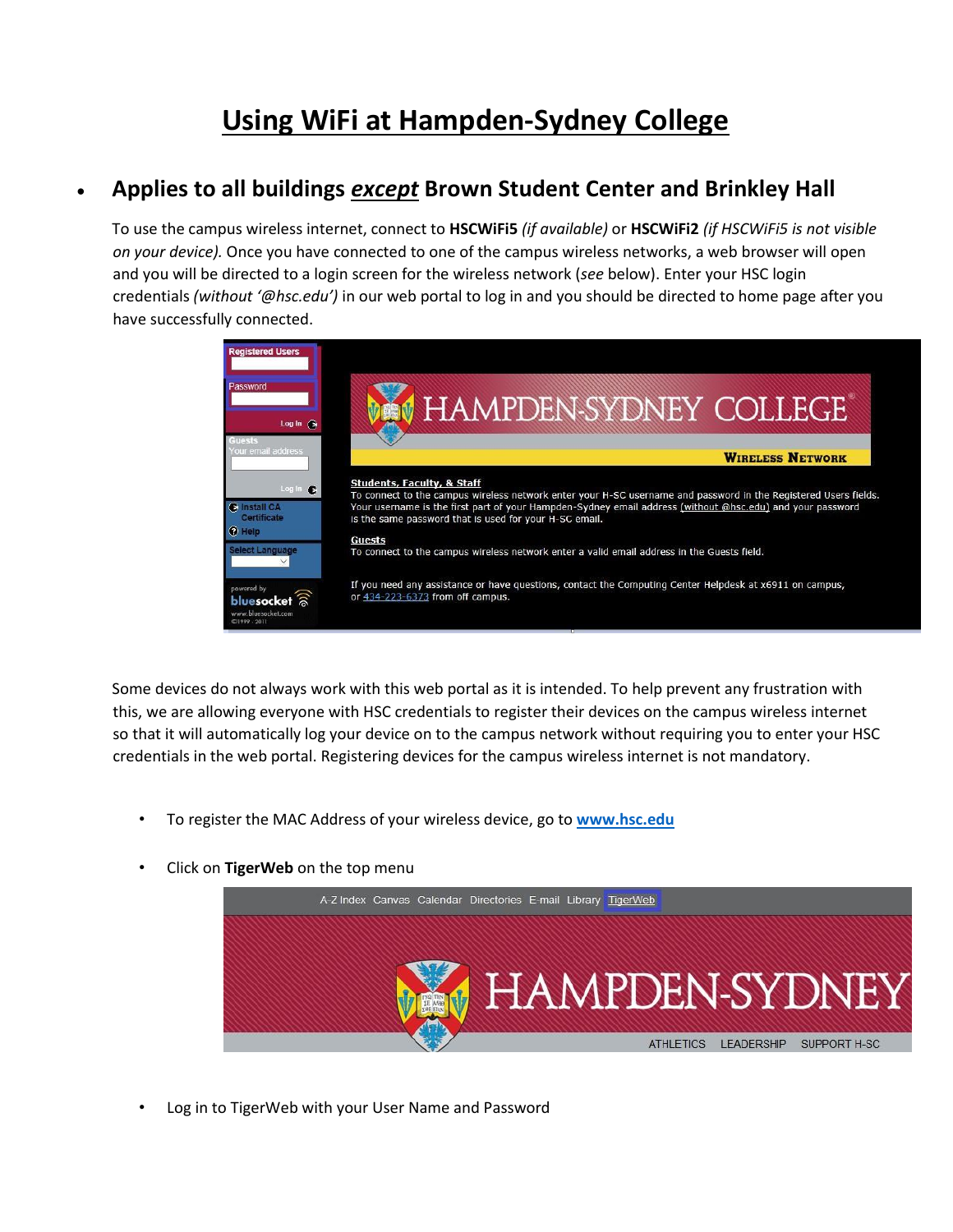

• Once you are logged in, click on **Register your MAC Address** under *Quick Links* on the left column. *(You can also find this link under Documents & Forms > Computing Center Forms)*

|                      |                           | Home Course Eval Tiger Exchange Documents & |  |
|----------------------|---------------------------|---------------------------------------------|--|
|                      | You are here: Home        |                                             |  |
| <b>Tiger Web</b>     |                           |                                             |  |
| Home                 |                           |                                             |  |
|                      | • Campus Announcements    |                                             |  |
| · Welcome!           |                           |                                             |  |
| • Course Search      |                           |                                             |  |
| · Local Weather      |                           |                                             |  |
|                      | · TigerWeb Mobile         |                                             |  |
|                      |                           |                                             |  |
| <b>Course Search</b> |                           |                                             |  |
|                      |                           |                                             |  |
| <b>Quick Links</b>   |                           |                                             |  |
| <b>El My Pages</b>   |                           |                                             |  |
| <b>HSC Home</b>      |                           |                                             |  |
|                      | <b>HSC Campus Map</b>     |                                             |  |
| <b>HSC Email</b>     |                           |                                             |  |
|                      | Register your MAC Address |                                             |  |

• For instructions on how to locate the MAC Address of your wireless device, click the **instructions** link.